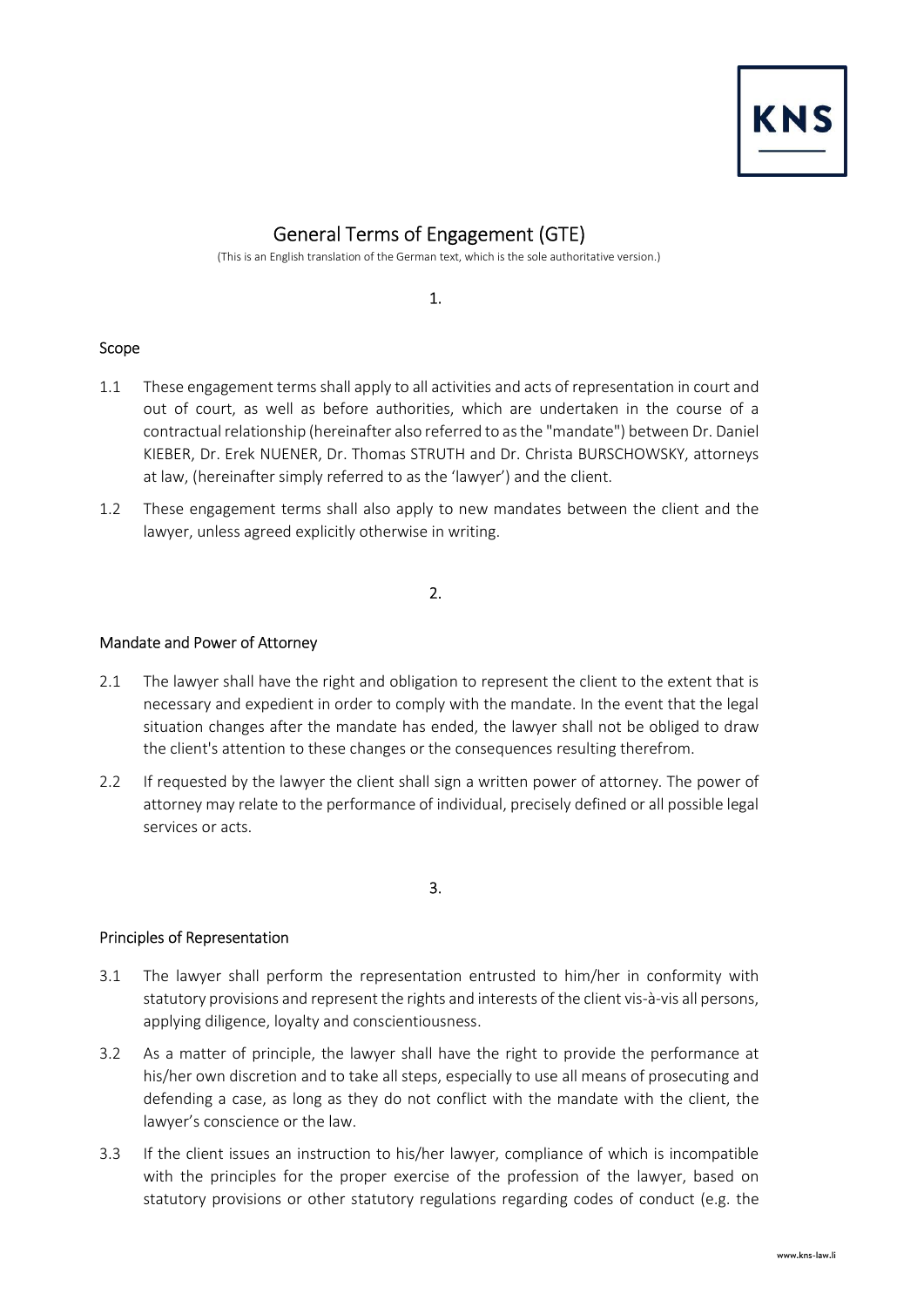'Standesrichtlinien der Liechtensteinischen Rechtsanwaltskammer', i.e. the 'Guidelines for the Exercise of the Profession of Lawyers), the lawyer shall reject the instruction.

3.4 In the event of imminent danger, the lawyer shall have the right to take or to refrain from an act, although this may not expressly be covered by the mandate, if this appears to be urgently required in the interest of the client.

4.

## Client's Obligations to provide Information and to Cooperate

- 4.1 After the client has entered into a mandate, the client shall be obliged to provide the lawyer with all information and facts, without delay, which may be of significance for complying with the mandate, as well as to make accessible all required documents and means of evidence.
- 4.2 The lawyer shall have the right to assume that the information, facts, documents, papers and means of evidence are correct, unless their incorrectness is obvious.
- 4.3 During the term of the mandate, the client shall be obliged to communicate to the lawyer all changed or newly arising circumstances that might be of significance in connection with the performance of the mandate, immediately after they have come to the client's attention.

## 5.

## Obligation of Confidentiality, Conflict of Interests

- 5.1 The lawyer is bound by professional secrecy in all matters which have been confided to him and all facts which have otherwise become known to him in his capacity as a lawyer, whose confidentiality is in the interest of his client.
- 5.2 The lawyer shall be released from the obligation of confidentiality only to the extent that is necessary in order to prosecute the lawyer's claims (especially claims for the lawyer's fee) or to defend claims against the lawyer (especially claims for damages by the client or third parties against the lawyer).

#### 6.

## The Lawyer's Obligation to Inform the Client

The lawyer shall bring all actions taken in connection with the mandate to the attention of the client, in oral or written form, as well as in sufficient detail.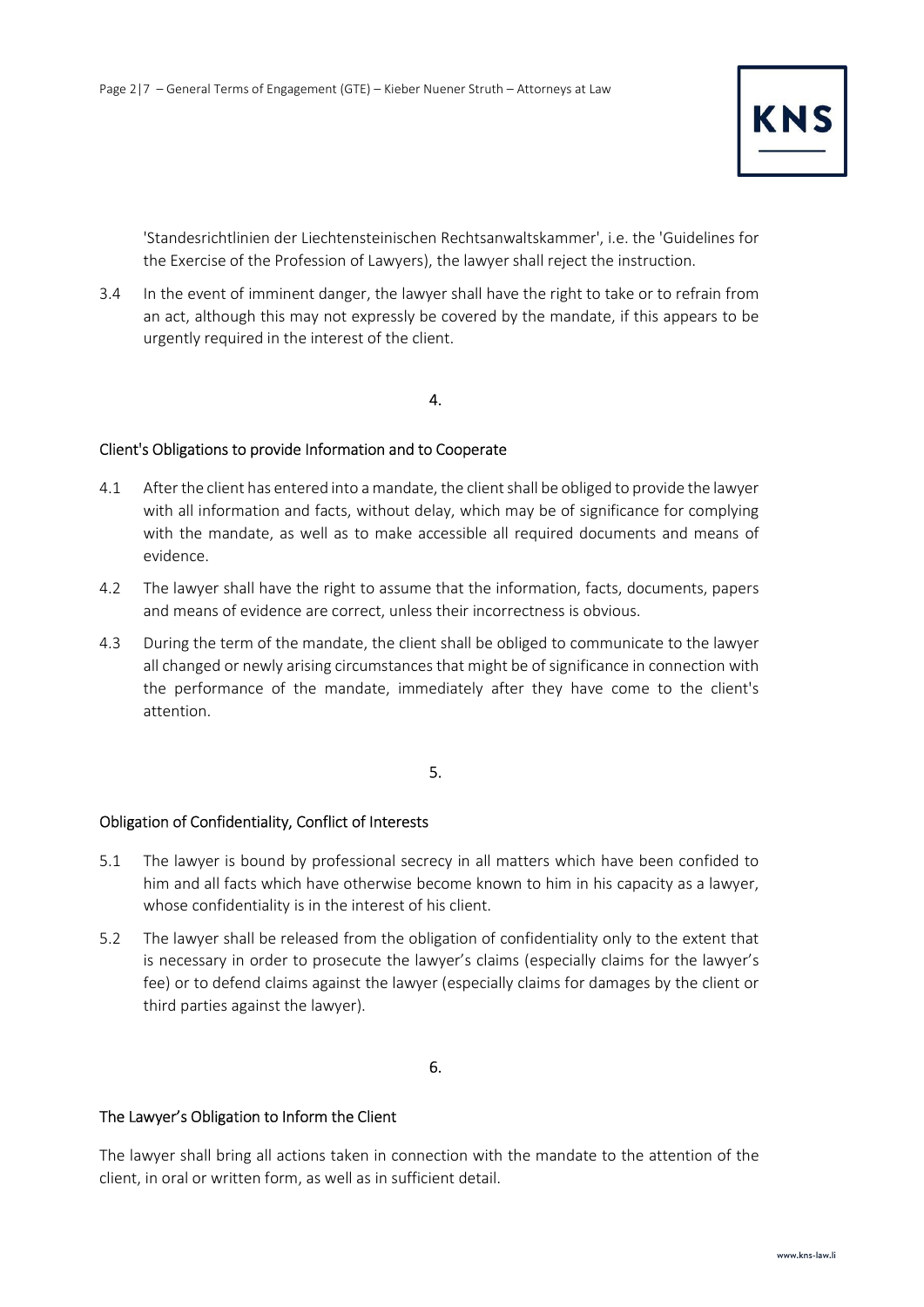

7.

## The Lawyer's Fees

- 7.1 In the absence of other agreements, the lawyer shall be entitled to receive an adequate fee.
- 7.2 Also when agreeing on a lump-sum or time-based fee, the lawyer in addition to the lawyer's fee - shall at least be entitled to the cost refund recovered from the opposing party, to the extent that this amount can be collected; otherwise, the lawyer shall receive the agreed lump-sum or time-based fee.
- 7.3 If the services of the lawyer are charged on basis time spent the client will be charged for the entire time dedicated to the mandate, including study of files, legislation, doctrine and jurisprudence, travel times, errands (i.e. commissions, e.g. inspection of files at court) report letters to the client, drafting and reviewing of documents. The same shall apply to report letters resp. emails, telephone calls carried out by the secretariat. Mere and typical secretary services (e.g. typing and telephone exchange services, coordination of meetings, administration of files) will not be charged. In the absence of other written agreements an hourly rate of CHF 500.00 (plus VAT and expenses according to sec.7.4) shall apply. The time units to be charged will be 15 minutes each. The client's attention is drawn to the fact, that the lawyer's fees calculated to the time spent may exceed the client's legal expenses insurance cover or the lawyer's fees on basis of the RATG recoverable from the opponent and the any difference thereto has to be borne by the client.
- 7.4 The value-added tax at the statutory rate shall be added to the fee due to/agreed with the lawyer, as well as all required and appropriate expenses (e.g. for travelling/commuting, telephone, telefax, copying, email), and the cash expenses incurred on behalf of the client (e.g. court fees).

The expenses regarding telephone, fax, internet research, email, postage are charged on the basis of 3% of the fees. Any other specific expenses are charged additionally.

- 7.5 The client takes note of the fact that estimates, made by the lawyer and not expressly referred to as binding, regarding the anticipated amount of the fee are without engagement and cannot be regarded as a binding cost, since it is in the nature of the lawyer's performance that its scope cannot be reliably assessed in advance.
- 7.6 The effort required for calculating the fee and preparing the invoice shall not be debited to the client. However, this shall not apply to the effort required for translating, upon client's request, into another language than German the list of services provided.
- 7.7 Unless there are other agreements, the invoiced amount shall include the service of drawing up letters upon the client's request to the client's chartered accountant which relate, for example, to the status of pending cases, or give an assessment of the risks for the purpose of setting aside provisions and/or reporting on the state of outstanding fees at a certain reporting date.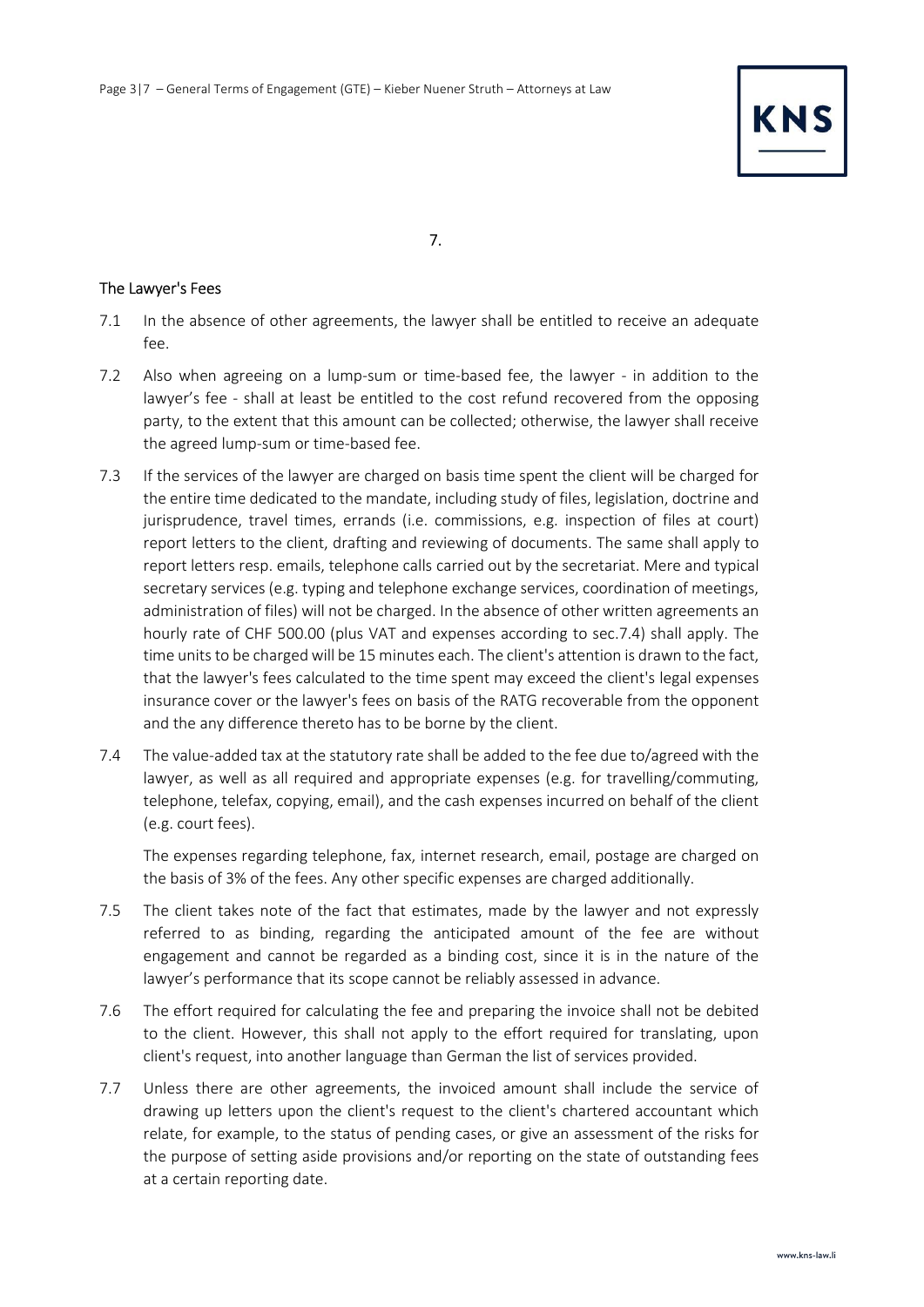- 7.8 The respective statement of fees will be issued monthly by the last date of each month. Unless a lump sum has been agreed on, a list of the services rendered will be attached to the statement of fees.
- 7.9 An invoice forwarded to client and properly broken down into its various items shall be deemed to have been approved, if and to the extent that the client does not expressly oppose it in writing within thirty days of its receipt (receipt by the lawyer shall be the decisive date).
- 7.10 In the event that the client is delayed in paying all or a part of the fee, the client shall pay interest on arrears to the lawyer in the statutory amount, as a minimum, however, 4% above the respectively applicable basic interest rate. The foregoing shall not affect any further statutory claims (e.g. pursuant to § 1333 of the Liechtenstein General Civil Law Code).
- 7.11 All expenses paid to courts or authorities (cash expenses) and costs (e.g. for sub-contracted performances by third parties) may be forwarded to the client – in the discretion of the lawyer – for direct payment by the client.
- 7.12 In the event that several clients enter into a mandate with the lawyer regarding a legal matter, all clients are collectively liable for any claims arising to the lawyer in this connection.
- 7.13 If the opposite party's reimbursement of costs obtained and recoverable in the course of arbitration or other court proceedings exceeds the agreed lump sum, time or other fees for the respective services, the reimbursement of costs shall be due to the lawyer. Claims for cost refunds by the client against the opposite party are herewith assigned to the lawyer in the amount of the lawyer's fee claim, as soon as they arise. The lawyer shall have the right to inform the opposing party of this assignment at any time.

# 8.

# The Lawyer's Liability

- 8.1 The lawyer's liability for faulty advice or representation is limited to the maximum amount of CHF 1'000'000.00 (in words: Swiss Francs one million) (Art.25 Abs.3 RAG).
- 8.2 The maximum amount applicable pursuant to Section 8.1 comprises all claims existing against the lawyer for faulty advice and/or representation, such as, in particular, claims for damages and price reduction. This maximum amount does not comprise the client's claims to receive back the fee paid to the lawyer. Possible deductibles do not reduce the liability.
- 8.3 The maximum amount applicable pursuant to Section 8.1 relates to a single insured incident. In the presence of two or several competing damaged parties (clients), the maximum amount of each damaged party shall be reduced in proportion to the amounts claimed.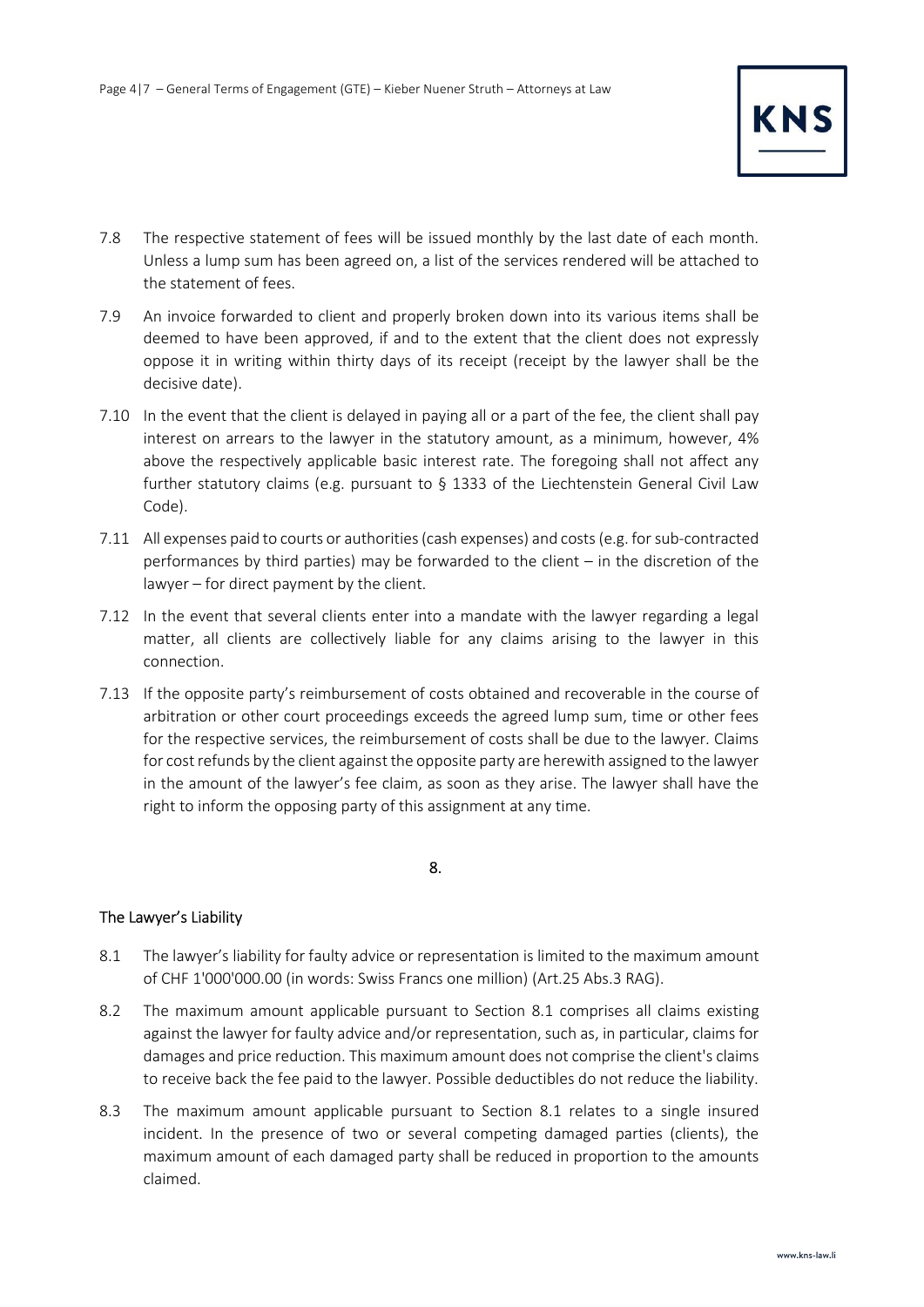- 8.4 The lawyer shall be liable for individual sub-contracted services, provided by third parties with the consent of the client in the framework of the lawyer's performance (especially external experts), who are neither staff members nor partners, only in case of fault in selecting the third party.
- 8.5 The lawyer shall only be liable to the client but not to third parties. The client shall be obliged to expressly bring this circumstance to the attention of third parties who come into contact with the lawyer's performance on account of the client's efforts.
- 8.6 The lawyer shall be liable for any knowledge of foreign law only in the event of a written agreement, or if the lawyer offers to examine foreign law.

9.

# Lapse / Preclusive Period

Unless the law stipulates a shorter term of lapse or preclusion, all claims against the lawyer shall lapse, unless the client has claimed them in court within six months as of the date at which the client becomes aware of the damage and the damaging party, or of the incident that otherwise gives rise to a claim, but at the latest after the expiry of five years as of the conduct (infringement) causing the damage (giving rise to a claim).

## 10.

## Client's Legal Expenses Insurance

- 10.1 In the event that the client has taken out legal expenses insurance, he/she shall inform the lawyer thereof without delay and present the required papers (if available). However, independent of the foregoing, the lawyer shall also be obliged to obtain information as to whether and to what extent there is insurance of legal expenses and apply for coverage under the legal expenses insurance.
- 10.2 The lawyer shall not be obliged to claim his/her fee directly from the legal expenses insurance, but may request payment of the full remuneration from the client.

#### 11.

## Termination of the Mandate

11.1 The lawyer or the client may end the mandate at any time without observing a deadline and without giving any reasons. The lawyer's fee claim shall remain unaffected by the foregoing.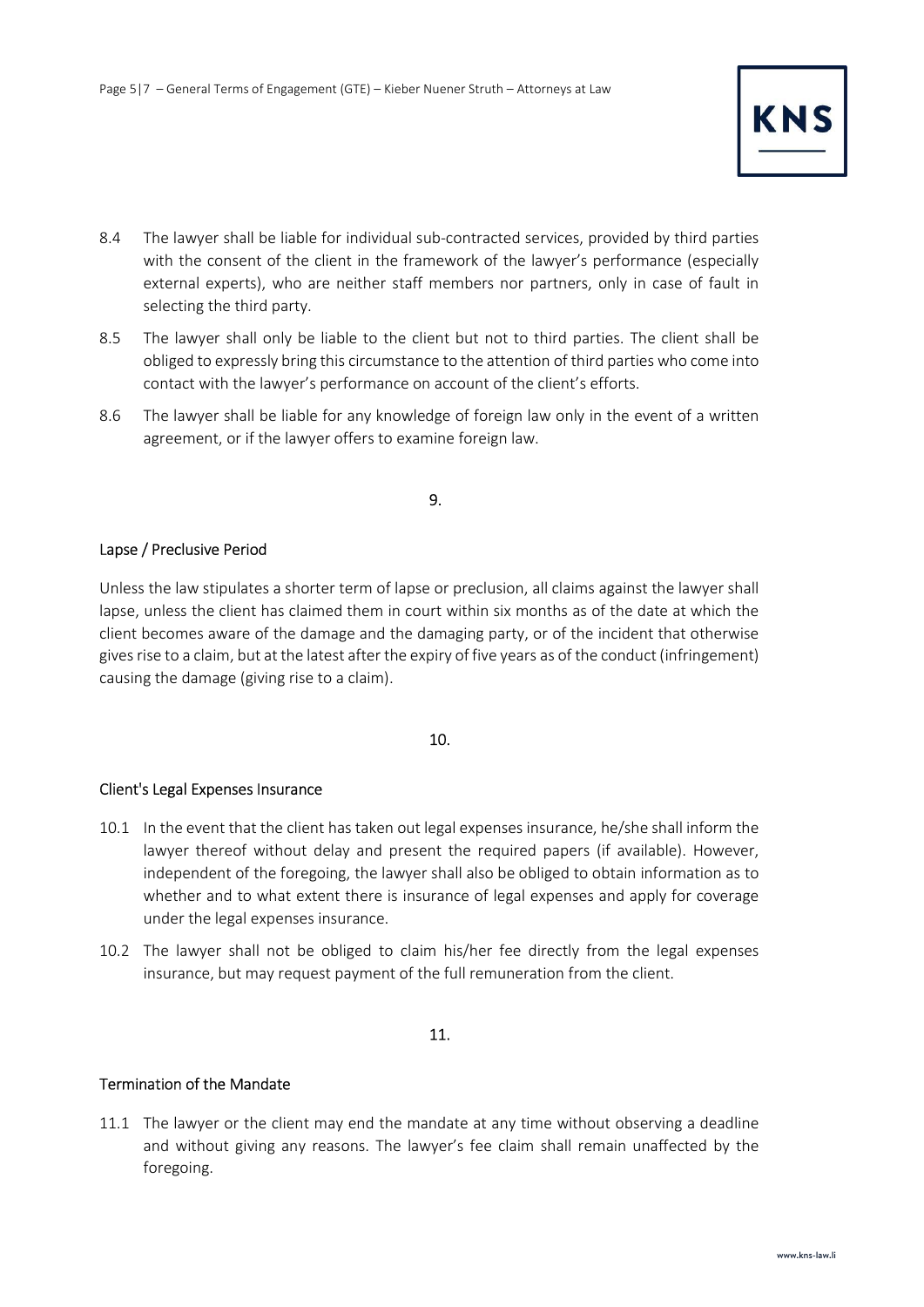11.2 In the event of a termination by the client or by the lawyer, the lawyer shall continue to represent the client for another 14 days, inasmuch as this is necessary in order to protect the client against any legal detriment. This obligation does not apply in the event that the client revokes the mandate and states therewith that he/she does not wish to obtain any further service by the lawyer.

## 12.

# Choice of Law and Jurisdiction

- 12.1 The present terms of engagement and the client/lawyer relationship governed by them shall be governed by Liechtenstein substantive law.
- 12.2 Unless there are preemptory statutory provisions to the contrary, the parties shall agree on the sole competency of the Princely District Court in Vaduz (Fürstliches Landgericht in Vaduz) with jurisdiction over the subject matter at the seat of the lawyer for any and all legal disputes arising from, or in connection with the contractual relationship, governed by the present engagement terms, which shall also include disputes regarding its validity. However, the lawyer shall also have the right to file claims against the client at any other court, which has jurisdiction over the place at which the client has his/her seat, domicile, place of business, or property.

## 13.

## Final Provisions

- 13.1 Changes or amendments of the present Terms and Conditions for Contracts shall be made in writing in order to be valid.
- 13.2 Communications by the lawyer to the client shall, in any event, be deemed to have been received if they are sent to the address communicated by the client when retaining the lawyer, or to another address communicated subsequently in writing. However, the lawyer may correspond with the client in any other form that is deemed to be appropriate, unless provided otherwise. Any communication that needs to be in written form pursuant to the present engagement terms and Conditions for Contracts may also be forwarded by means of telefax or e-mail, unless provided otherwise.
- 13.3 Unless the client issues another written instruction, the lawyer shall have the right to engage in e-mail communication with the client in unencoded form. The client shall state that he/she is aware of the attaching risks (especially access, confidentiality, alterations in communications in the course of forwarding) and accepts – in awareness of these risks – that e-mail communication is conducted in unencoded form.